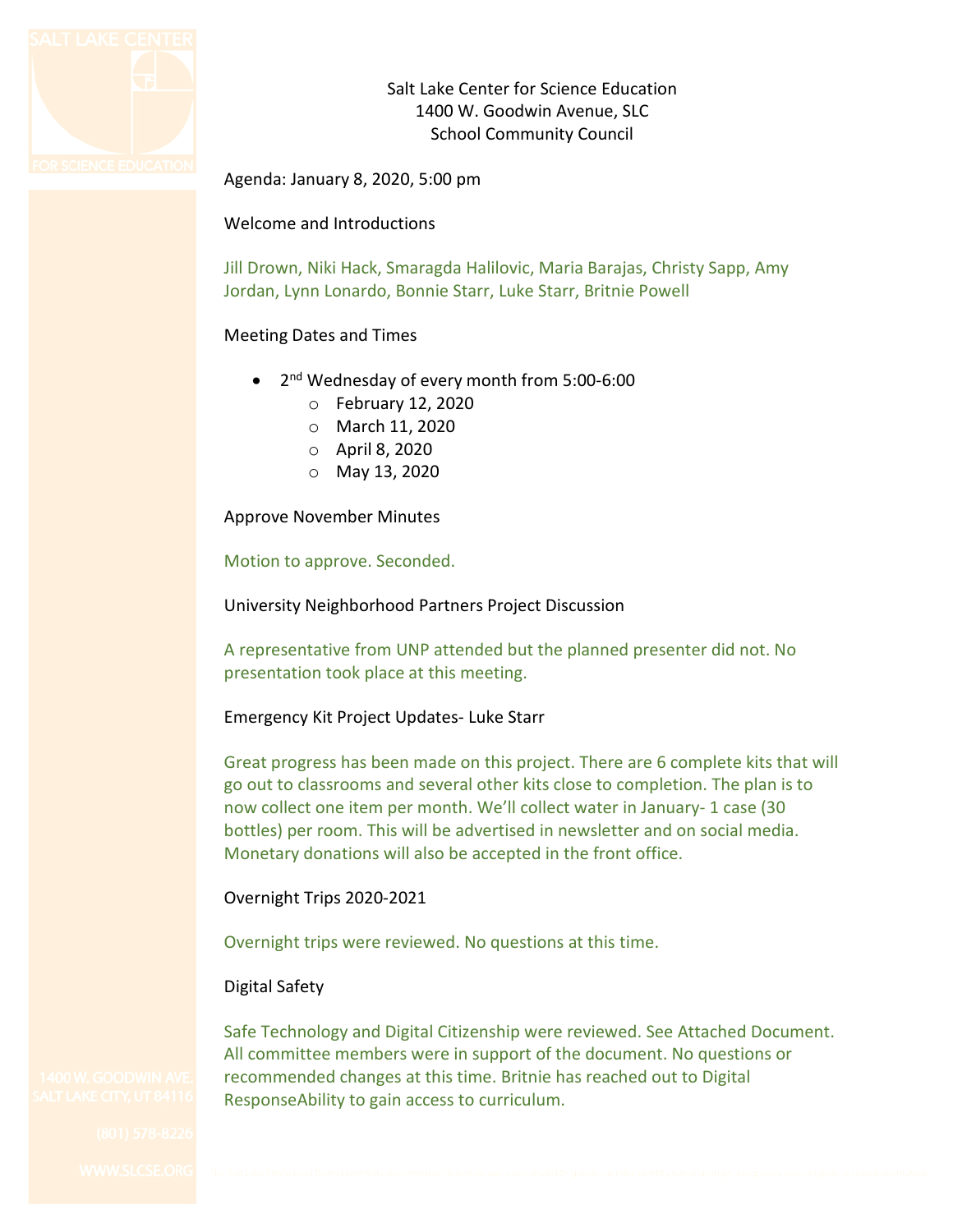### Issues of Interest

- PAX- The exchange student program was discussed. We are hoping to have two exchange students next year. It's a great experience for our students at SLCSE and it's an enriching and challenging experience for host families. Niki Hack and Lynn Lonardo have hosted many students over the years through the PAX program. If you have any interest or questions, feel free to contact either one. Christy Sapp has hosted an exchange student through a different program. See the attached PAX Fact sheet.
- Why is the procedure after school to move students out of the building immediately after school? At 3:45 an announcement is made for students to either move outside of the building or be in an after school program. There are a variety of after school opportunities that students are welcome to participate in for any length of time they choose. Many students participate while waiting for the bus. If students are not working directly with a teacher or participating in an after school program they are asked to move outside because it becomes distracting and chaotic for students to be wandering throughout the school.
- Will there be a morning and afternoon bus stop at Bryant? We have not yet finalized next year's bus route but it is the goal that we have a stop at Bryant both before and after school so that our neighborhood families are still able to access SLCSE middle school.
- Where are we at with getting the dogs back at SLCSE? This evening Ashley and Liz have their dogs at the initial therapy dog test. Rachel is taking Gus tomorrow. \*Update since meeting- Daisy passed the interview. She will take a final test in February. Sully got an A+ for temperament. They said he had all the stuff you can't train a dog to have but needs to work on consistency with his skills. He will begin the process in May. Gus passed and will participate in the May classes. Good progress is being made.

### Survey

The survey was from UNP. Since they were unable to present about the project, we did not participate in the survey at this time.

### Upcoming Events:

- January 10~ First Friday
- January 10~ End of 2<sup>nd</sup> Quarter
- January 16~ Science Fair
- January 20~ Martin Luther King Day, No School
- January 9~ Off Broadway Showcase 5:30
- January 23~ Open House
- January 31~ No School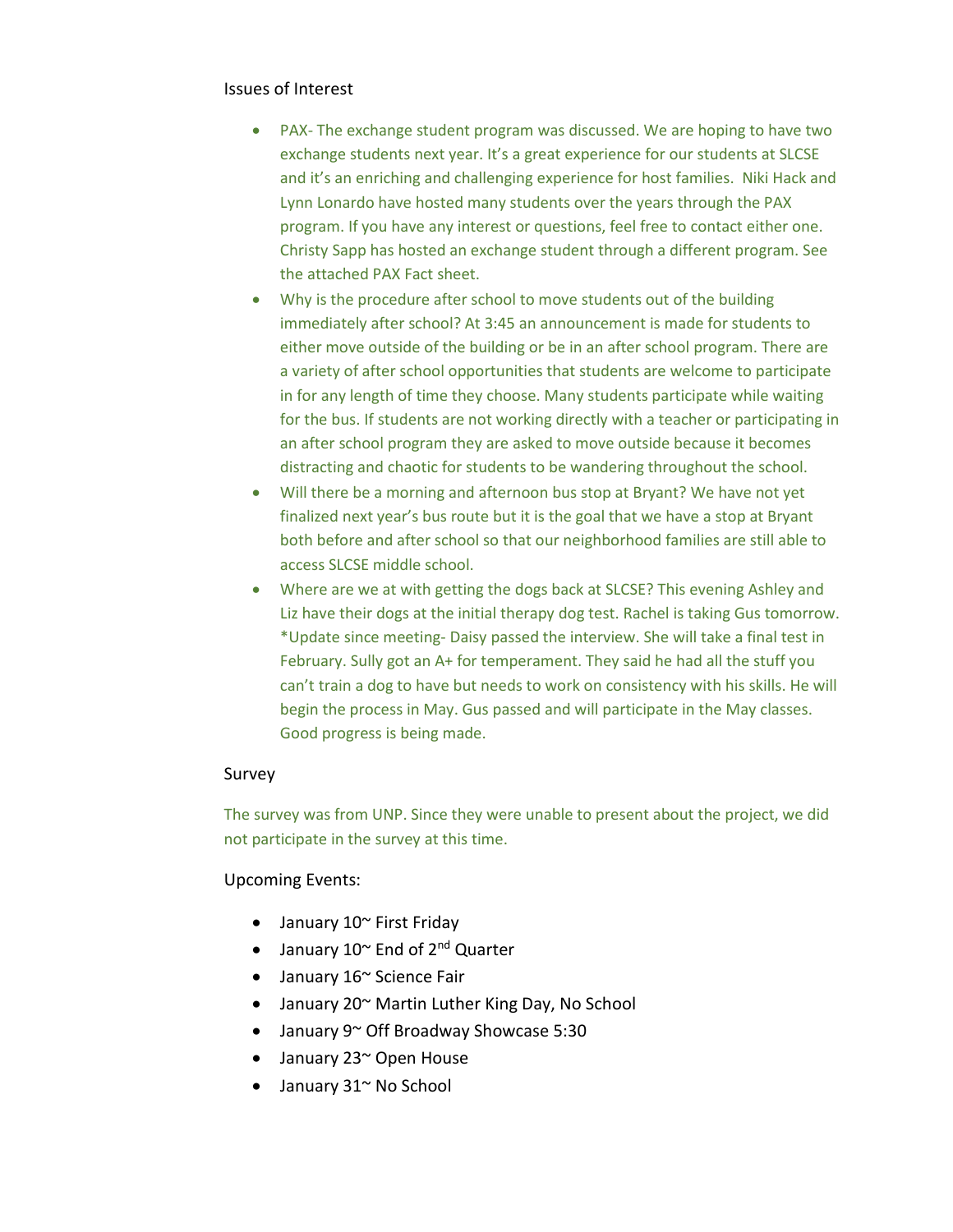### **SAFE TECHNOLOGY and DIGITAL CITIZENSHIP**

# **A New Responsibility for School Community Councils**

### **Summary of Responsibilities**

The intent of HB 213 Safe Technology Utilization and Digital Citizenship in Public Schools is to

involve school community councils in an on-going discussion (at least annually) about creating a safe technology environment for students in public schools. As with other responsibilities of

school community councils, it is intended that administrators, staff and parents engage together to bring about the best possible result for students.

The State Board Rule R277-491 requires a report to the councils from the district and school

level administration about the technology and training that is currently in place at your district

and school. The report will provide some background for the councils to begin a school specific

discussion of safe technology and digital citizenship.

### **Administration Responsibilities – Report to School Community Councils**

The district report should include but may not be limited to:

#### • What filters are being used and how do they work?

Salt Lake City School District uses the iBoss Internet Filter. This device sits between the Internet and the District network. All Internet Traffic passes through this filter. Each web page has a category such as Education, Sports, News, etc… Sites are blocked or allowed based upon these site categories. Some newer websites have not been categorized. Uncategorized websites are automatically blocked. Faculty and Staff can request that a website be unblocked. At that point, the website is either categorized or manually reviewed for propriety. If the website is appropriate, then it is unblocked.

### • Are there different settings used for different grades and school levels?

Currently filtering levels are set to differentiate between elementary students, secondary students and staff, however, iBoss has the capability of applying settings for different grades and we are actively working to configure filtering for different grades and school levels.

### • What is the district filtering policy on frequently used sites such as YouTube, Google Images, Weebly, and etc.?

Youtube is currently blocked for students, but not for faculty. Google Images is not blocked, but is forced into Safe Search mode to prevent inappropriate images from displaying. Weebly is not currently blocked. Similar sites to these are reviewed by District Administrators for educational appropriateness to determine if they should be allowed.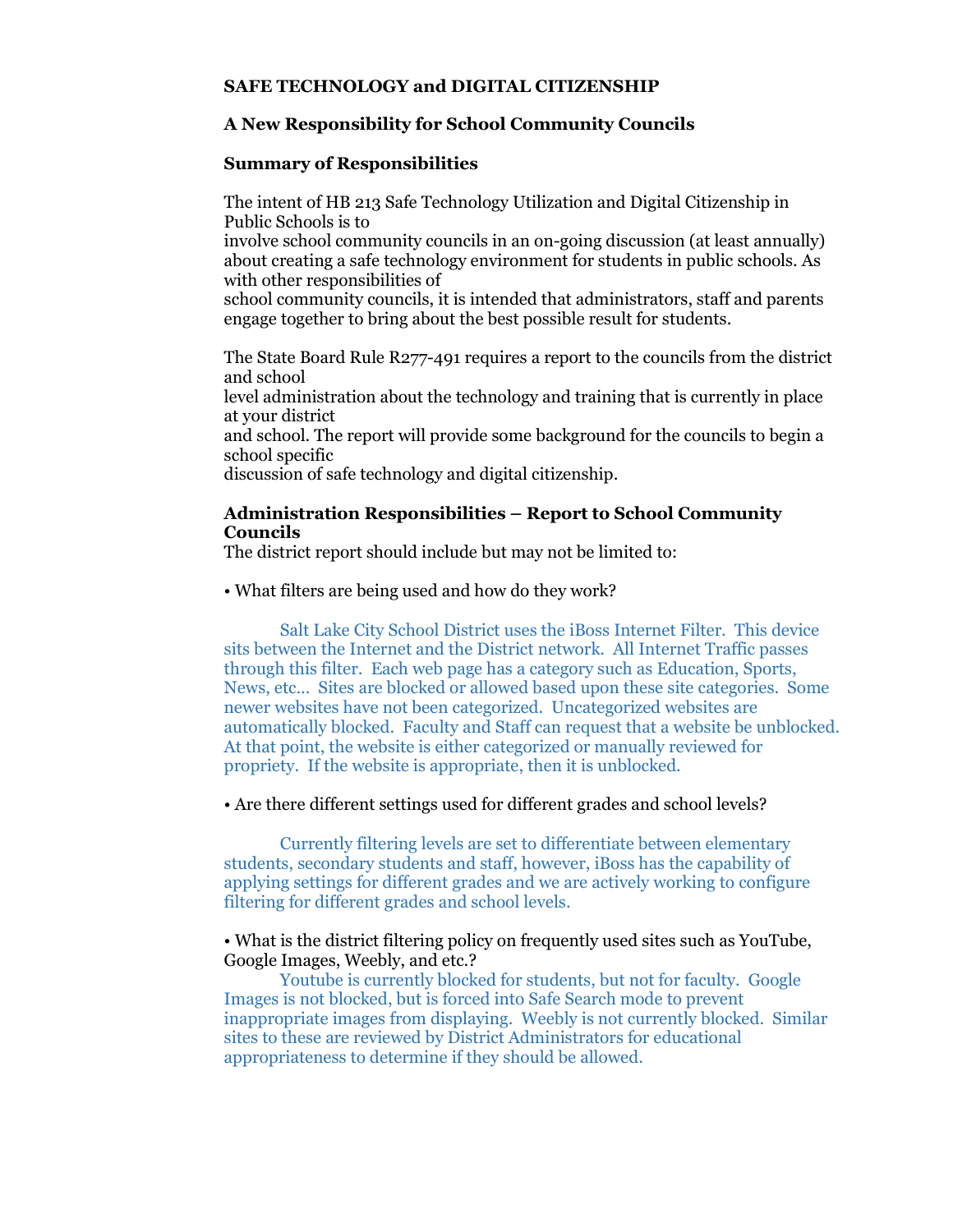• Are there management systems available (MDM, Chrome management, LanSchool, and etc.) that can add additional control and who accesses those systems?

Salt Lake City School District uses Casper Jamf Mobile Device Management to force mobile devices to use the iBoss filter, whether on or off campus. Jamf also adds additional controls such as who can access the system or which applications can be installed. LanSchool is used to monitor student's screens in our hard wired labs.

### • What resources does the district provide concerning educating students on safe internet use and digital citizenship?

During registration, students and parents are presented with the District's Acceptable Use Policy which outlines the District's expectation for responsible use and digital citizenship. In addition, every year, each school is responsible for reviewing responsible and acceptable use with the students. One of the tools that schools employ is a video created by the Utah Education Telehealth Network.

### • What is the protocol in district schools when inappropriate content is accessed for students, employees and parents?

Students, parents, and employees are asked to report any inappropriate content that is accessed through the District's Internet Filter. The websites are then reviewed and blocked. If a student, parent, or employee fail to report inappropriate content and it is discovered, the District Administrator responsible for the student, parent, or employee reviews the material and may remove Internet privileges or impose other discipline. District Administrators may request a report of Internet Activity at any time. Each elementary and middle school Principal automatically receives a weekly report of Internet Activity for their school. High school Principals receive a daily report.

• Explanation of district capabilities or inability to change filtering, settings and management tools based on best practices, technological limitations, and funding. Where applicable, districts could include what is provided in connection with e-rate funding.

Salt Lake City School District chose the iBoss filtering system because it was the system chosen by UETN. This is the most cost effective solution, because UETN pays the licensing costs, while providing good filtering and reporting capabilities. Changes to the District's filtering system and/or mobile device management system would require increased funding and additional training.

# **Schools should add to the district report (at a minimum):**

#### • What devices are being used and how are classes using them?

Salt Lake Center for Science Education has 4 mobile laptop carts, one dedicated computer lab, and one cart of iPads. These devices are used accessing online and digital curriculum, testing, and for typing practice.

• What are the main applications, programs, and sites used in different classes, grade levels, and subject areas?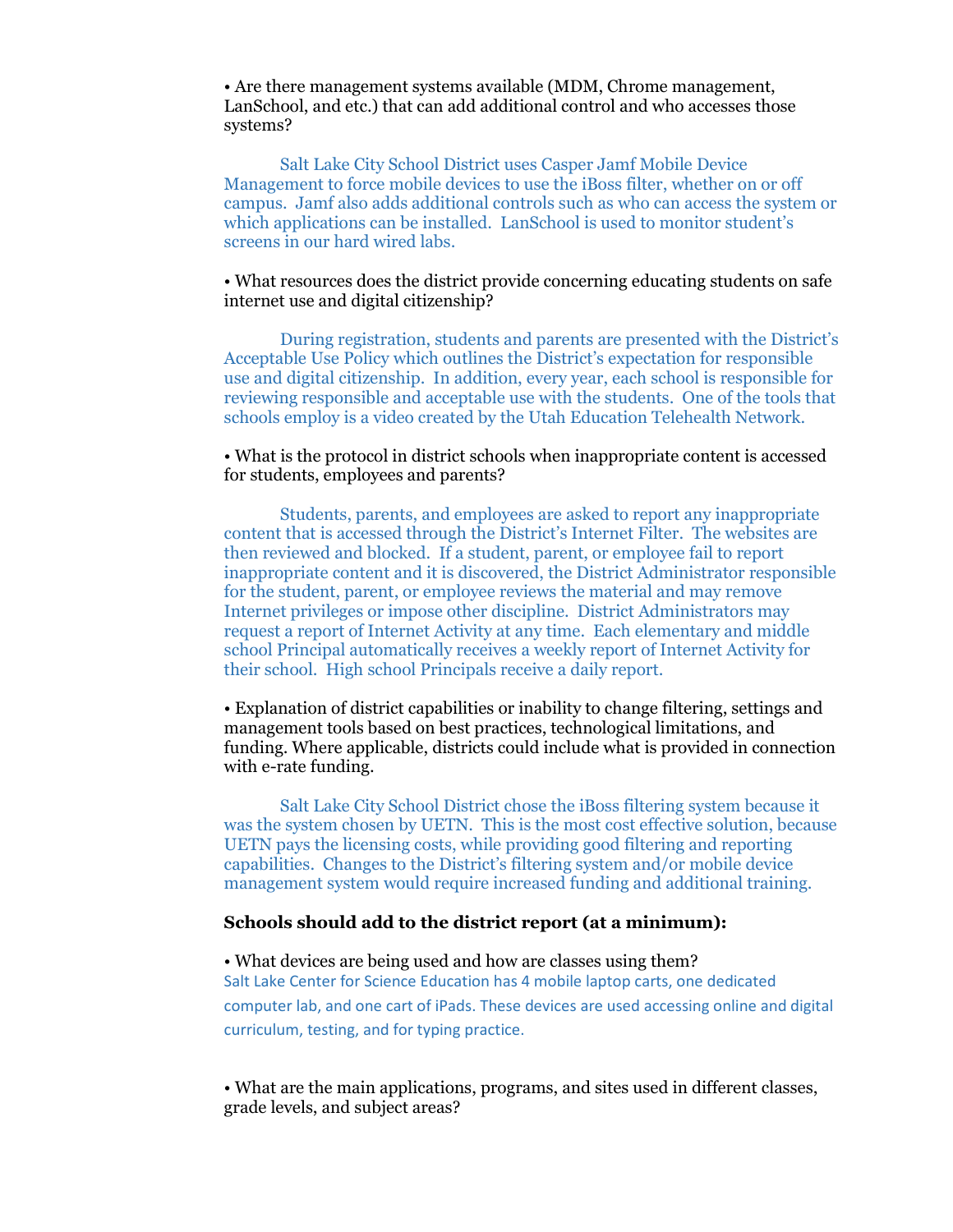Word Press, Lexia, ST Math, RazKids, Ev3 Programmer, Educreations, Nearpod, Canvas, Padlet, Popplet Lite, Voki for Education, Epic!, Quizlet Flashcards, Sphero Education, Classroom Dojo, and [http://staffsites.slcschools.org/jsnow/Index.htm.](http://staffsites.slcschools.org/jsnow/Index.htm)

• What supervision practices are in place when students are online? District filters and teacher supervision.

• Are there management tools used that allow teachers to digitally monitor student use or limit access to some applications or sites?

Yes. Salt Lake City School District uses Lightspeed Mobile Device Management to force mobile devices to use the iBoss filter, whether on or off campus. Lightspeed also adds additional controls such as who can access the system or which applications can be installed. LanSchool is used to monitor student's screens during lab time.

### • What are the school rules when inappropriate information appears for students, staff and parents? Are there safe reporting procedures for students, staff, and parents so that reporting is safe and encouraged, when it happens?

Students, parents, and employees are asked to report any inappropriate content that is accessed through the District's Internet Filter. The websites are then reviewed and blocked. If a student, parent, or employee fail to report inappropriate content and it is discovered, the District Administrator responsible for the student, parent, or employee reviews the material and may remove Internet privileges or impose other consequences. District Administrators may request a report of Internet Activity at any time. Each elementary and middle school Principal automatically receives a weekly report of Internet Activity for their school. High school Principals receive a daily report.

• How does the school balance access and safety appropriate for the grade levels at your school?

Mrs. Powell receives a weekly report for the district IT department that lists and searches deemed inappropriate. The report identifies the individual who made the search. Students who end up on this report are subject to loss of access computer privileges. The 1st time a student comes up as having made and inappropriate search they receive a warning. The 2nd time they have their access limited and parents are contacted.

#### • What does the administration see as important opportunities for our students related to constructive, proactive technology use?

Salt Lake Center for Science Education added an elective class for the 2019/2020 school year called Creative Coding. This class engages students in interesting, collaborative learning activities to ensure that students are learning concepts vital to the deep and broad field of computer science. Additionally, SLCSE is part of the state wide Digital Teaching and Learning grant. A portion of this grant is on Digital Citizenship. Students in both 7 and 9th grade participate in explicit digital citizenship curriculum.

• What does the administration see as their greatest threats for your students?

Keeping up with the loopholes that students can use to get around the safety measures that exist.